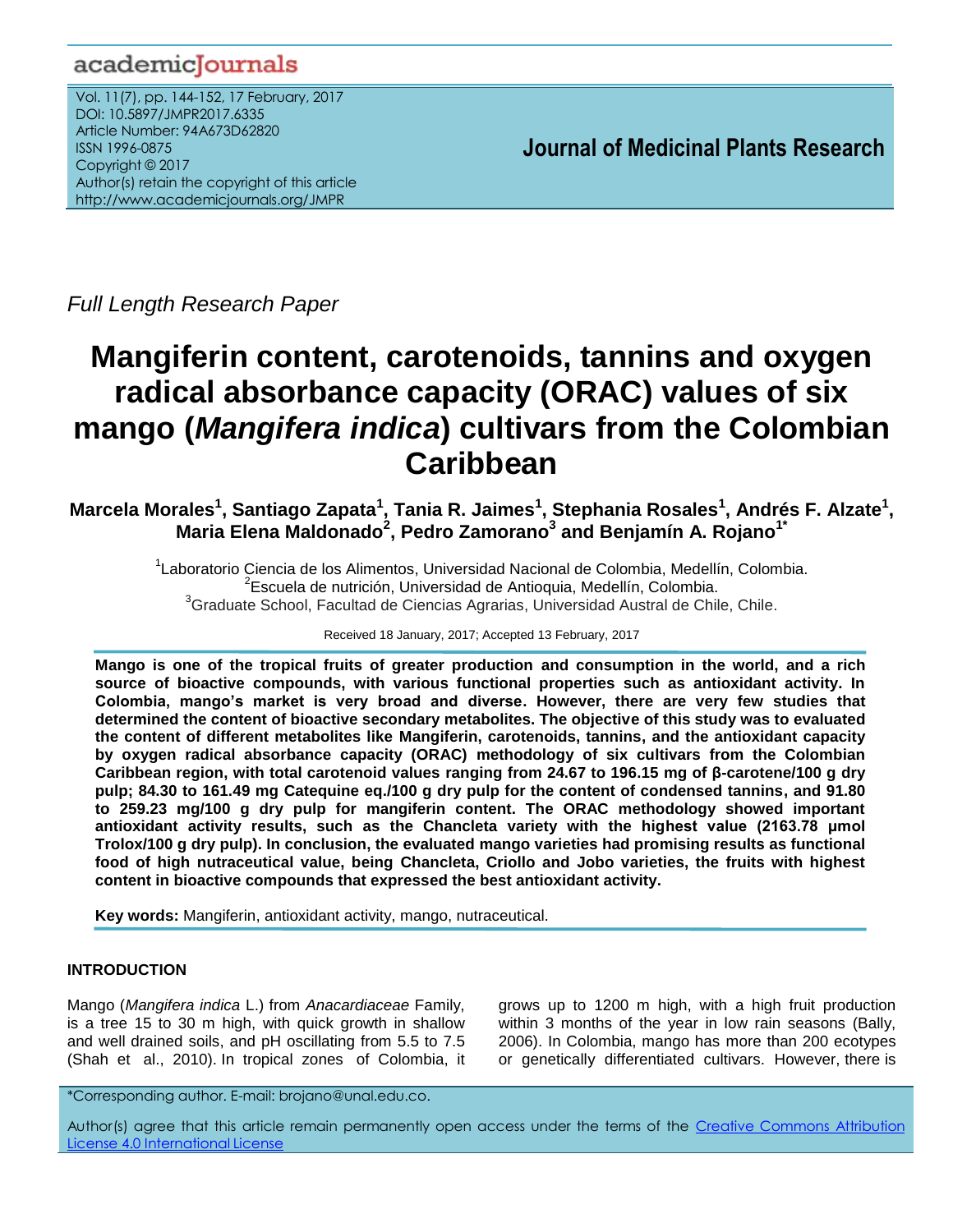no much information on its properties as functional food.

In other hand, mango in currently known as one of the most important tropical fruit. It has been cultivated since prehistoric times and its tree has been object of high veneration in India. Different countries cultivate this fruit, among them are, Indonesia, Florida, Hawaii, Mexico, South Africa, Egypt, Israel, Brazil, Cuba and Philippines. Probably, India has more commercial plantations than the rest of the world. However, mango's economic importance is due to the great local consumption in Caribbean countries, especially in Colombia (Michel et al., 2000).

The consumption of fruits rich in biologically active compounds brings important benefits for human health; mango is considered a fruit with nutraceutical properties due to presence of carotenoids, ascorbic acid, fiber, polyphenols, among others; which are associated to antioxidant and anti-inflammatory properties, important in treatments of metabolic disorders such as obesity and diabetes (Ibarra-Garza et al., 2015; Septembre-Malaterre et al., 2016). Also, knowledge of concentration of bioactive structures in fruits, allows obtaining information to implement extraction and drying techniques to give it greater added value as a functional food and to compete in the international market with high quality products.

One of the bioactive compounds of greatest interest in the species *M. indica* is Mangiferin, a polyphenol type glycosyl xanthone that presents pharmacological actions with antioxidant, anti-inflammatory, and neuroprotective properties (Takeda et al., 2007). Studies have suggested that Mangiferin also has an *in vitro* anticancer effect in cellular lines of acute myeloid leukemia (AML) (Shoji et al., 2011). Matkowski et al. (2013) reported Mangiferin as a promising natural product with benefits as analgesic, antidiabetic, anti-sclerotic, antimicrobial, antiviral, cardio and hepatoprotective, anti-allergic, monoamine oxygenase (MAO) inhibitor, and protector against UV radiation.

Carotenoids are pigments found in fruits and vegetables such as mango. Chemically, carotenoids are classified as tetraterpenes, of which more than 600 natural structures of different size, shape and polarity have been identified. Carotenoids are associated with various biological processes like antioxidant defense, photosynthesis and, some of them, as precursors of vitamin A. Also, they determine the orange and yellow colors of mango fruits. Many studies reported that an adequate intake of carotenoids is related to the decrease of various types of cancer (Melendez-Martínez et al., 2007).

In other hand, condensed tannins are polymers formed by flavan-3-ol units. Also, they are one of the principal antioxidant metabolites in products like tee and cocoa which content can be up to 35% of total polyphenols. Tannins are associated to the astringent flavor of fruits and enzymatic browning reactions in mango bark (Pierson et al., 2014).

In Colombia, mango is consumed mostly fresh and it is

used in pulps, nectar, juices, jellies and jams elaboration (Mora et al., 2002). Due to the low agro-industrial development, sale in fresh is privileged. However, postharvest losses reach approximately 40% of annual production (Sumaya-Martinez et al., 2012).

Mango is one of the most consumed tropical fruit in the world, especially for its flavor, texture and versatility (Oliveira et al., 2016). However, the studies that have characterized its nutraceutical power in Caribbean Colombian zone cultivars are few. That is why the present work wants to know the metabolites content, specifically Mangiferin, carotenoids and total polyphenols, associated with antioxidant activity in six mango cultivars from Córdoba, Colombia.

#### **MATERIALS AND METHODS**

#### **Reagents and equipment**

Formic acid (p.a.), iron trichloride, sodium carbonate and Follin-Ciocalteu reagent were obtained from Merck (Germany). Methanol and other solvents were acquired from Fisher Scientific Co. (Fair Lawn, NJ, USA); 2,2'-Azinobis(2-aminopropane) hydrochloride (AAPH), fluorescein, Trolox®, 2,4,6-tri-(2-pyridyl)triazine (TPTZ) were bought to Sigma-Aldrich Chem.Co (Millwakee, WI). Ultravioletvisible measurements were done in a spectrophotometer Multiskan Spectrum (Thermo Scientific). The decrease in the intensity of fluorescein measured in ORAC assay was done in a spectrofluorimeter Perkin-Elmer LS-55, (U.K.). Chromatographic assays were done in a liquid chromatographer Shimadzu®, Prominence® UFLC series.

### **Vegetal material**

Vegetal material was collected in the Department of Córdoba, Colombia, especially in Monteria's local market (18 M. ASL and a mean temperature of 28°C in June 2016). Specimens in optimum conditions of each variety were collected randomly in mature state. After being stored in perforated polypropylene bags, they were taken to the Laboratory Food Science, Universidad Nacional de Colombia, Medellin, for analysis.

#### **Sample preparation**

3.0000 g of pulp were homogenized with 20 ml of deionized water in Ultra-Turrax (IKA-WERK<sup>®</sup>) homogenizer. The extract obtained from that was centrifuged at 5000 rpm for 10 min at room temperature. The supernatant recovered was stored at 4°C until the analysis.

#### **Color determination**

The color was measured with a colorimeter Minolta (Minolta Co. Ltd., Osaka, Japan) on the basis of the color system CIELAB (L\*,  $a^*$ ,  $b^*$ ). In this system  $L^*$ ,  $a^*$  and  $b^*$  describe a tridimensional space, where  $L^*$  is the vertical axis and its value ranges from 100 for perfect white to zero for black. Values a\* and b\* specify the axis green-red and yellow-blue, respectively. That values range from -60 to  $+60$  or from -a (green) to  $+a$  (red) and from -b (blue) to  $+b$ (yellow). To determinate the color, a portion of one side of each fruit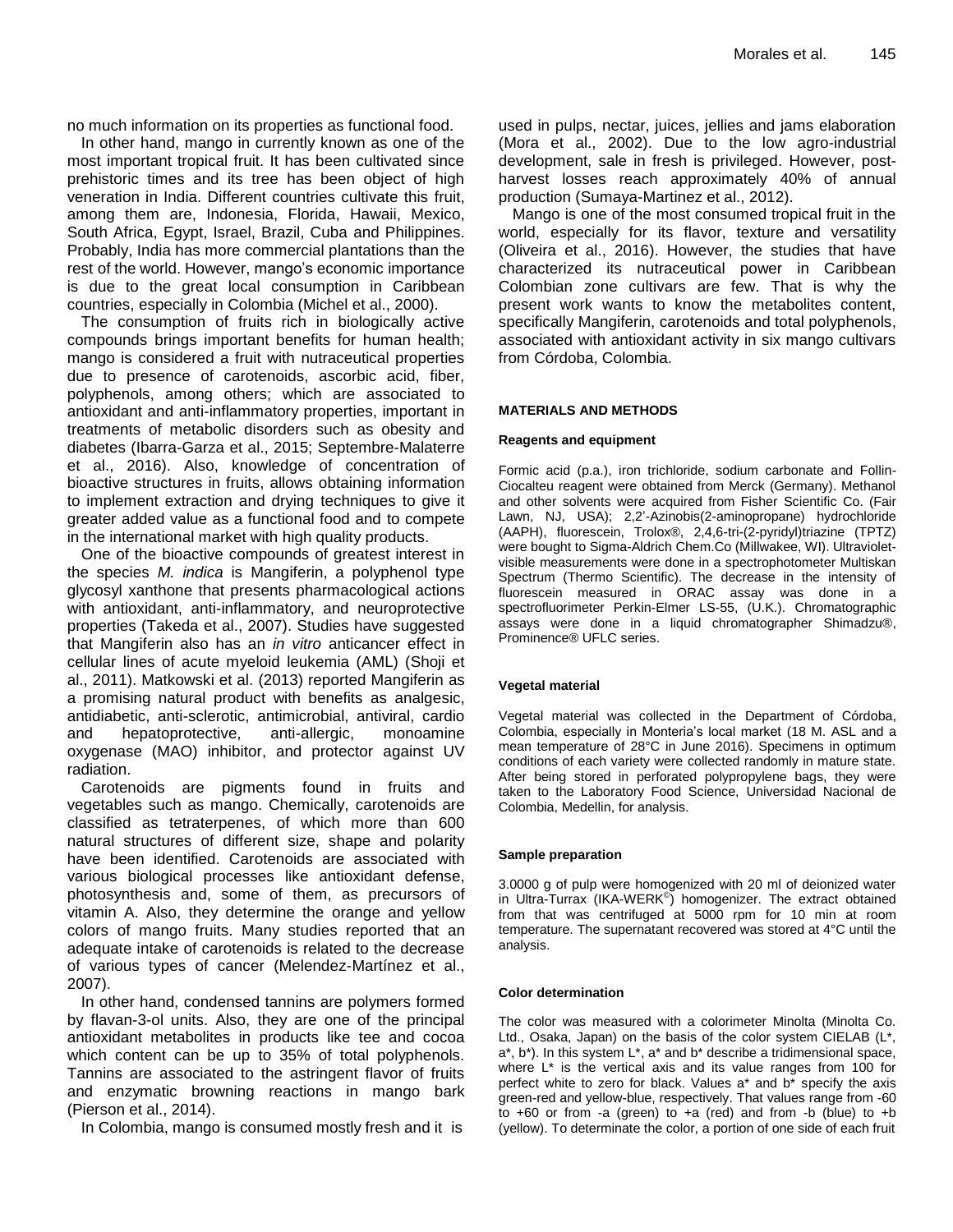was obtained and measured longitudinally in three equidistant points (Garza et al., 1996).

#### **Assessment of antioxidant capacity**

#### *Assessment of reducing power by FRAP method*

This method assesses the reducing power of a sample according to its capacity to reduce ferric iron  $(Fe^{+3})$  with TPTZ to its ferrous form  $(Fe^{+2})$ , which has its maximum absorbance at 593 nm, according to the design done by Benzie and Strain (1996). 50 µL of sample were added to 900 µL of a FRAP solution, acetate buffer pH 3.4, TPTZ and FeCl $_3$  in relation 10:1:1. The results were expressed as ascorbic acid equivalent antioxidant capacity (AEAC: mg of ascorbic acid/100 g dry weight).

#### *Oxygen radical absorbance capacity (ORAC) assay*

The method described by Prior et al. (2005) and Romero et al. (2010) was used. 30 µL of sample were added to 21 µL of fluorescein  $1x10^{-2}$  M in PBS (75 mM), 2.899 µL of PBS (75 mM), and 50 µL of AAPH 0.6 M in PBS (75 mM), temperature was controlled to 37°C and pH was kept at 7.4. The readings were done at an excitation ʎ 493 nm and excitation slit 10 nm. It was compared to the primary pattern Trolox® curve. The results were expressed as TEAC, µmol trolox equivalent /100 g of dry weight according to Equation 1.

$$
ORAC = \frac{AUC - AUC^{\circ}}{AUC_{Trolox} - AUC^{\circ}} f[Trolox]
$$
\n(1)

Where AUC is the area under the curve of the sample, AUC° is the area under the curve for control,  $AUC<sub>Trolox</sub>$  is the area under the curve for Trolox, and f is the dilution factor for the extracts.

#### **Secondary metabolites content with antioxidant properties**

#### *Total phenols*

Determination of phenols was done by the colorimetric method *Folin-Ciocalteu* designed by Singleton and Rossi (1965). 50 µL of sample were added to 125 µL of Folin reagent and 400 µL of sodium carbonate 7.1% (w/v), adjusting with distilled water until 1000 µL. The spectrophotometric reading was done at 760 nm and it was compared to the pattern curve using gallic acid as standard. The results were expressed as mg of gallic acid equivalent: GAE/100 g dry weight.

#### *Mangiferin content*

Mangiferin content was found by liquid chromatography with diode array detector (brand Shimadzu, Prominence line, Japan). As a mobile phase, a mixture in gradient of 2% acetic acid was solvent A and 0.5% (v/v) acetic acid plus acetonitrile (50:50) was solvent B. The gradient program was: 10-55% B for 50 min, from 55 to 100% B for 10 min and finally from 100 to 10% B for 5 min. Column of C-18 LiChrospher® 100 RP-18 (5 µm) 250\*4 mm (Merck, Germany), 25°C of oven temperature, sample injection volume 10 µL, flux 1 ml/min, detection wavelength: 280 nm were used (Schieber et al., 2000). The results were expressed as mg of Mangiferin/100 g dry weight.

#### **Carotenoids determination**

It was done by Ultraviolet-Visible (UV-Vis) spectrophotometry. In a test tube, 1.0000 g of sample was added to 5.0 mL of cold acetone and it was left to stand for nearly 15 min in refrigeration (4°C). The mixture was centrifuged at 1370 gravities for 10 min, the supernatant was collected in another test tube. The pellet was reextracted with 5.0 mL of cold acetone. Both acetone extracts were mixed, and then, were filtered in Whatman paper No. 42 and its absorbance was determined at 449 nm. Carotenoid concentration was obtained by the respective calibration curve, with β-carotene as pattern substance. Data was obtained by the Software SkanIt 2.4.2 RE for Multiskan Spectrum (Biswas et al., 2011). The results were expressed as mg of β-carotene equivalent/100 g dry weight.

#### **Ascorbic acid determination**

It was established by HPLC. The aqueous supernatant was filtered (pore size 0.45 µm) and dilutions in super pure water, before injection to chromatographer. A liquid chromatographer Shimadzu® model LC-20AD was used, equipped with an auto-injector SIL-20A/HT, a communication module CBM-20A and a (PDA) SPD-M20A, calibrated to 245 nm. Ascorbic acid quantification was done with a C-8 (5  $\mu$ m, 250 mm x 4.6 mm) column. Formic acid 0.1% was used as mobile phase, at a flow rate of 0.8 mL min<sup>-1</sup>, at 35°C in isocratic conditions (Kelebek et al., 2009). The results were expressed as mg of ascorbic acid/100 g dry weight.

#### **Condensed tannin determination**

This method is based on reaction of condensed tannins with vanillin under acid conditions, using catechin as standard. A 2 ml aliquot of freshly prepared vanillin solution (1 g/100 mL) in sulfuric acid 70% was added to 500 µL of mango extract. The mixture was incubated at 20°C for 15 min and its absorbance was read at 500 nm. (+) Catechin was used to build the reference curve, and the results were expressed as mg catechin/100 g dry weight (Hagerman and Butler, 1989).

#### **Statistical analysis**

All the experiments were performed in triplicate. The regressions were calculated with a 95% significance level (p<0.05), using the Statgraphics Plus program version 5.0 (Statistical Graphics Corp., Rockvilee, MD).

#### **RESULTS**

#### **Color determination**

Color measure is a fundamental parameter in climacteric fruit analysis, given that the changes observed by the naked eye are associated with variations in the fruit's chemical composition. According to Nambi et al. (2015) in the mango's mature state, the coordinates of CIELAB system are characterized by presenting values between 51 to 60, 16 to 29, and 48 to 62 for L\*, a\* and b\* respectively (Table 1).

Mango's pulp composition varies depending on many factors such as variety, location, weather, and maturity stage. However, previous studies have shown that the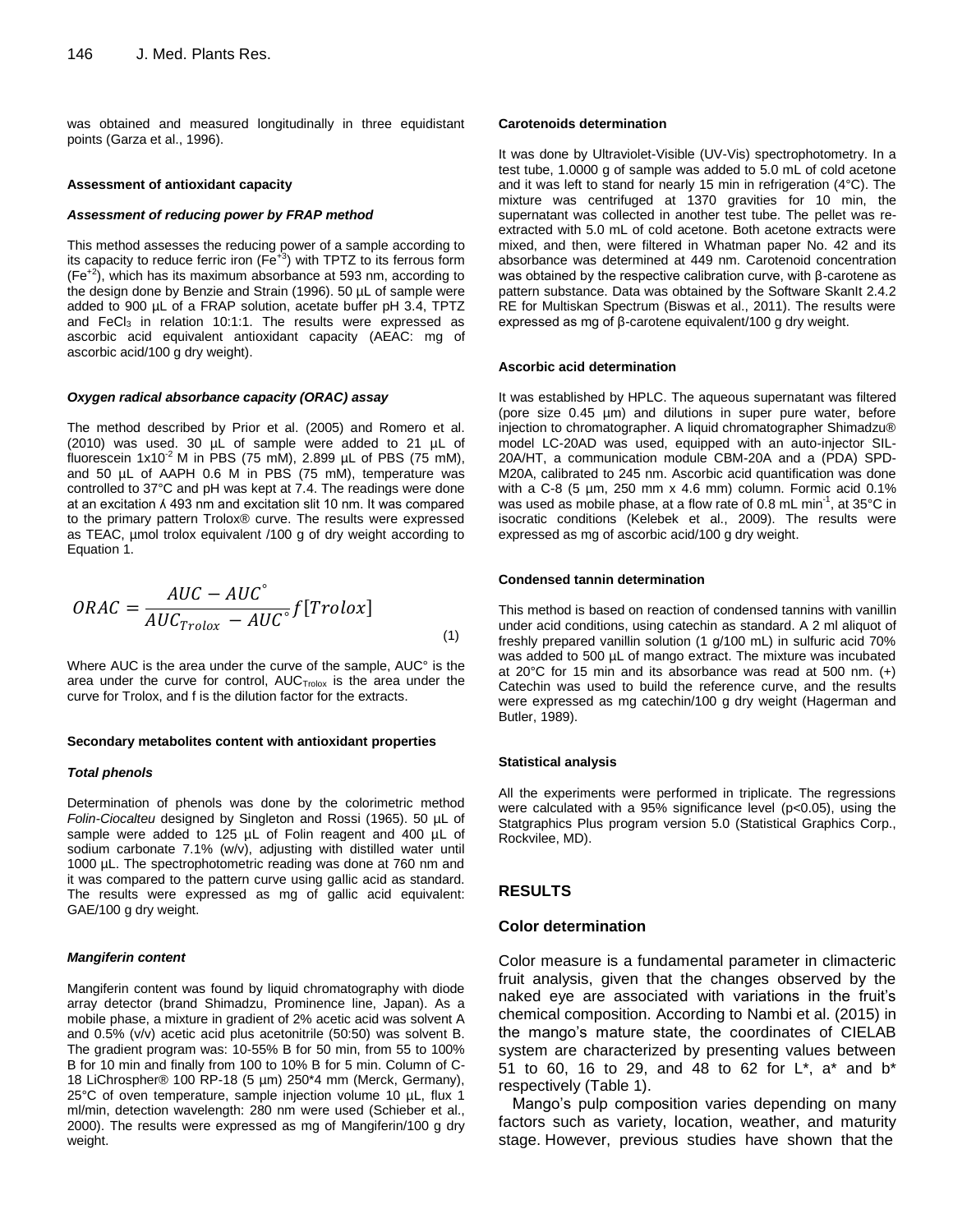|           |    | а  | b  |
|-----------|----|----|----|
| Criollo   | 66 | 16 | 50 |
| Zapote    | 56 | 25 | 50 |
| Azúcar    | 76 | 7  | 50 |
| Corazón   | 72 | 26 | 46 |
| Jobo      | 76 | 19 | 43 |
| Chancleta | 66 | 16 | 50 |

Table 1. Color determination system CIE-L<sup>\*</sup> a<sup>\*</sup> b<sup>\*</sup>.

| Variety   | <b>Total phenols</b><br>mg gallic<br>acid/100 g dry<br>base | Total carotenoids<br>mg β-carotene/100<br>g dry base | Ascorbic acid<br>mg ascorbic acid/100 g<br>dry base | <b>Mangiferin</b><br>mg Mangiferin<br>/100 g dry base | <b>Condensed tannins</b><br>mg catechin<br>equivalent /100 g dry<br>base |
|-----------|-------------------------------------------------------------|------------------------------------------------------|-----------------------------------------------------|-------------------------------------------------------|--------------------------------------------------------------------------|
| Criollo   | $196.6 \pm 7.8$                                             | $105.9 + 9.1$                                        | 8.7                                                 | 259.2                                                 | $144.2 \pm 13.1$                                                         |
| Zapote    | $86.3 \pm 4.3$                                              | $39.7 \pm 7.5$                                       | 14.5                                                | 187.4                                                 | $142.2 + 4.7$                                                            |
| Azúcar    | $90.4 \pm 1.9$                                              | $24.7 \pm 6.6$                                       | 9.7                                                 | 174.2                                                 | $122.5 \pm 3.0$                                                          |
| Corazón   | $137.5 + 6.8$                                               | $25.5 + 5.5$                                         | 20.6                                                | 246.7                                                 | $161.5+9.5$                                                              |
| Jobo      | $160.4 \pm 0.8$                                             | $196.2 \pm 0.2$                                      | 24.2                                                | 174.0                                                 | $139.6 + 8.2$                                                            |
| Chancleta | $238.1 \pm 8.1$                                             | $60.4 \pm 2.8$                                       | 99.6                                                | 91.8                                                  | $84.3 \pm 1.0$                                                           |

stage of maximum expression of bioactive compounds is presented in mature mango. Polyphenols, reducing agents like ascorbic acid, and carotenoids found in fruits and vegetables are the most studied metabolites due to its antioxidant potential, which are associated with health benefits such as protection against cardiovascular diseases and cancer (Masibo and He, 2009).

Total phenols and Mangiferin contents were superior in the Criollo variety. Tannins were higher in Criollo and Corazón varieties. While the ascorbic acid content was expressed better in Chancleta variety (99.6 mg ascorbic acid/100 g dry base). The variety Jobo reported the highest carotenoid content (196.15 mg β-carotene/100 g dry base) (Table 2).

Polyphenolic compounds present in fruits, have antioxidant activity because of their property to interact with different oxygen radical species by a reducing action. The mechanisms to capture free radicals are classified into two types. In both cases, they are blockers of the initial stage in the oxidative process of lipid or protein. The first mechanism is the transferability of a hydrogen atom, called HAT, which is measured by ORAC methodology; and in the second case, it is the transfer of a polyphenol electron, SET mechanism, which is measured by FRAP technique. In Table 3, it is observed that Criollo mango has high values for ORAC and FRAP, in such way that these antioxidant properties by both mechanisms are due to its composition of phenols and condensed tannins fundamentally. Chancleta mango has the highest values for ORAC in accordance with its total

phenol content.

## **DISCUSSION**

Various studies report similar values of color measurement to those found in this research, concluding that the carotenoid content like β-carotene, 9-*cis*violaxanthin and lutein, is correlated positively ( $r^2$ > 0.9) to the measurements of these parameters (Ayour et al., 2016). Thus, the studied mango varieties could have important bioactive pigment content. During maturation, climacteric fruits suffer different physiological changes at physical and biochemical level. Among the phenomena associated with fruit maturation, there is color change from green to yellow, orange, or even red. This change is caused by carotenoids' synthesis and chlorophyll's degradation as the first observable sign of maturation (Merzlyak et al., 1999).

## **Total phenols**

Phenolic compounds constitute a group of secondary metabolites that are considered natural antioxidants with multiple biological benefits for human health. According to the results from Table 3, the varieties with greater polyphenol content are Chancleta, Criollo and Jobo, with 238.14, 196.58 and 160.44 mg of gallic acid/100 g dry matter, respectively. Different authors say that the main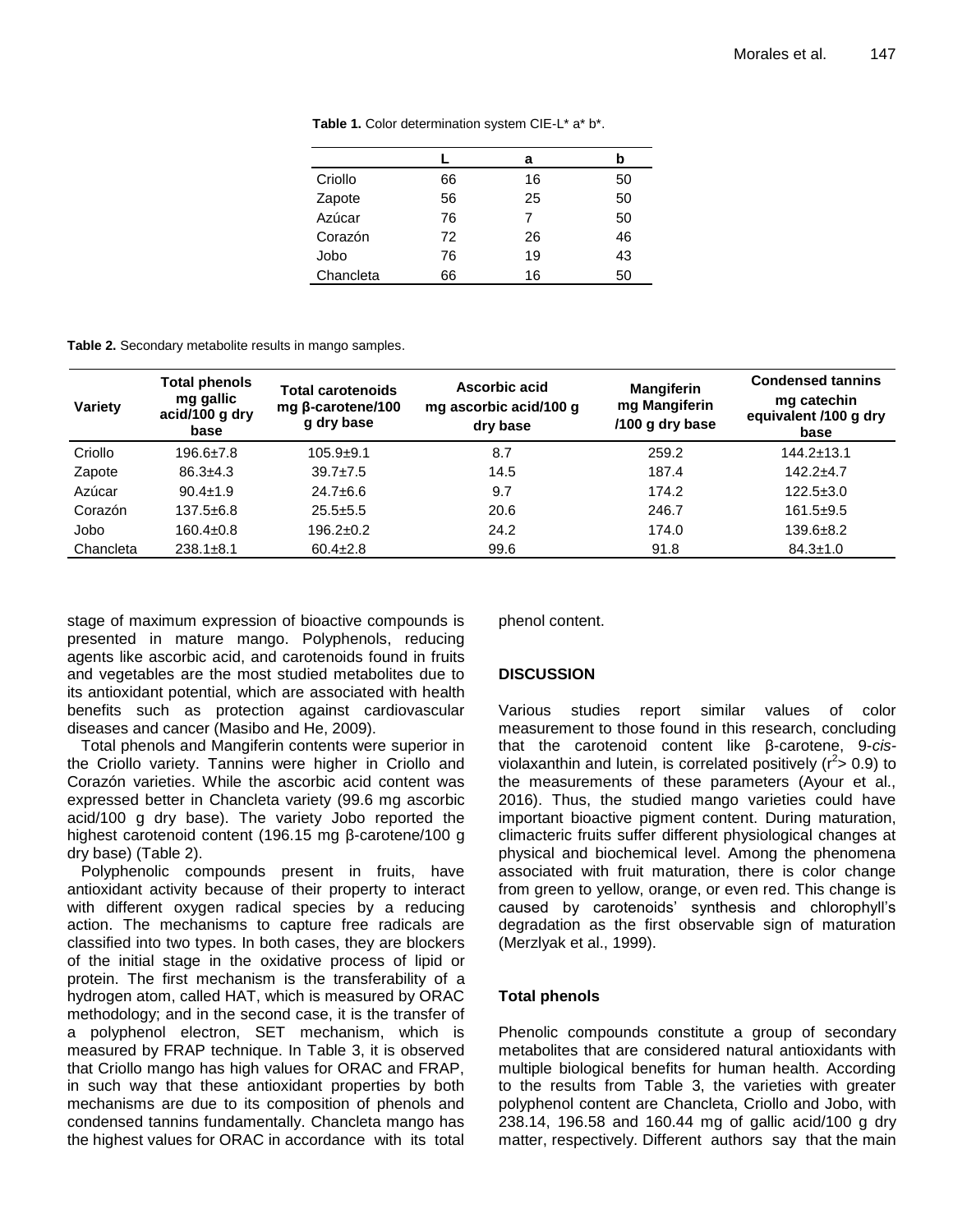| Variety/Technique | FRAP (AEAC*), dry base | ORAC (TEAC**), dry base |
|-------------------|------------------------|-------------------------|
| Criollo           | $237.9 \pm 20.7$       | 1624.8±119.6            |
| Zapote            | $81.0 + 5.9$           | $926.7 \pm 72.6$        |
| Azúcar            | $115.5 + 8.1$          | 848.7±47.1              |
| Corazón           | $144.5 \pm 8.4$        | $865.4 \pm 43.5$        |
| Jobo              | $111.8 + 8.9$          | $1203.6 \pm 109.3$      |
| Chancleta         | $81.0 + 5.9$           | $2163.8 \pm 157.1$      |

**Table 3.** Antioxidant activity results in mango samples.

\*AEAC: mg ascorbic acid/100g dry sample; \*\*TEAC: µmol Trolox/100g dry sample.

phenols found in mango are chlorogenic, gallic, vanillin and protocatechuic acid, in order of abundance (Wall-Medrano et al., 2014). On the other hand, in the mango's peel and seed, values between 3.8 and 13 GAE/100 g dry matter have been found (Dorta et al., 2012). Chong et al. (2013) reported values between 120.70 and 210.24 mg gallic acid/100 g for mango cultivated in Malaysia. Also, Lobo et al. (2017) showed that there is a great oscillation in total phenol content in the Tommy Atkins mango pulp cultivated in Brazil (46.18 – 116.93 mg gallic acid/100 g). Thanaraj et al. (2009) reported 1055 and 1691 mg gallic acid/100 g dry weight as the interval for five mango varieties cultivated in Sri Lanka. A high variability in total phenol content was reported for mango, due to the different weather and growing conditions of each region. However, the evaluated Colombian pulps presented a significant content of phenolic compound as compared to what was reported by most authors.

## **Total carotenoids**

Carotenoids are the compounds responsible for coloration in most food, some of them are provitamin A, like α and β-carotene, and β-cryptoxanthin. Recent studies have made these pigments' antioxidant properties manifest, as well as their effectiveness in the prevention of certain human diseases, such as atherosclerosis or even cancer (Müller et al., 2011).

Criollo and Jobo varieties presented the higher total carotenoid content with 105.88 and 196.15 mg βcarotene equivalent/100 g dry matter, respectively. Silva et al. (2014), who quantified bioactive compounds in different fruit from Brazil, found 0.954 mg β-carotene equivalent/100 g dry matter in mango; Seok et al. (2010) reported that the carotenoid content in Malaysia's mango pulp was 0.650 equivalent β-carotene/100 g dry matter, which are much lower values than the ones found in this study. It is worth noting that there are 17 important carotenoids found in mango, among them βcryptoxanthin, zeaxanthin, isomers of luteoxanthin, violaxanthin, neoxanthin and β-carotene, which is the last one, the one with the highest prevalence

(Rungpichayapichet et al., 2015). The above, suggests Colombian mango as an important source of these pigments, not only for fresh consumption, but for its use as a colorant additive in food matrices.

## **Vitamin C**

Mango is recognized for its important contribution in vitamins like ascorbic acid, thiamin, riboflavin, and niacin. In this study, the varieties with the most vitamin C content were Chancleta and Jobo. However, the reported content for the six cultivars was lower than the one for other fruits studied in countries like Ecuador, Brazil and Colombia (Contreras-Calderón et al., 2011; Vasco et al., 2008). Seok et al. (2010) found that ascorbic acid content in fresh mango from Malaysia was 136.8 mg/100 g dry matter, a value close to the one found for Chancleta. The variations in vitamin C content are due to the fact that this compound is cataloged as the most unstable nutrient and prone to immediate loss after harvest. Therefore, its content depends on the changes during the post-harvest handling, storage conditions, transformation and elaboration (Spínola et al., 2013).

## **Condensed tannins**

Polyphenols present in fruits and vegetables can include simple structured compounds (phenolic acids), oligomers (flavonoids, xanthones, stilbenes), or polymers (condensed tannins) (Pierson et al., 2014). Condensed tannins are oligomeric and polymeric proanthocyanidins that are widely distributed in the vegetable kingdom. It has been reported that they are used to stop small local bleeding, decrease buccal cavity inflammations, colds, bronchitis, burns, hemorrhoids, etc. (Piovesan et al., 2017; Kasay et al., 2013). Also, the condensed tannins' chemical nature makes them a natural source of organic compounds, with an application potentially wide for medicinal and industrial uses (Aguilar-López et al., 2012). According to the results in Table 2, all mango fruits presented a high condensed tannin content, highlighting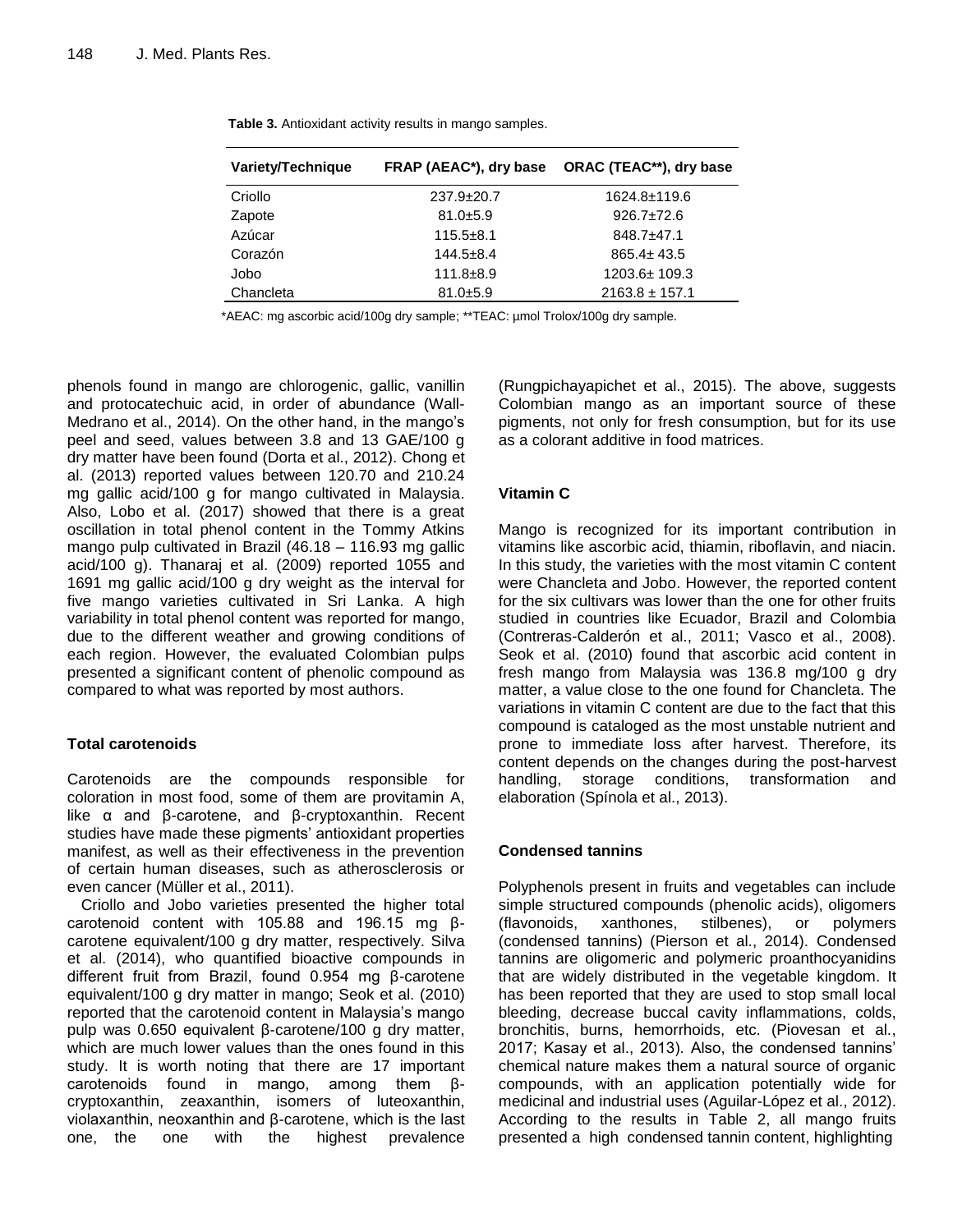the varieties Corazón and Criollo. Gorinstein et al. (2011) evaluated the bioactive compound content in different exotic fruits, reporting 27.0 mg of catechin equivalent/100 g dry weight as the condensed tannin content in mango. Arogba (2014) reported a content of 135.0 mg of catechin equivalent/100 g dry weight in mango seed. The above shows that the evaluated mango varieties presented an important condensed tannin content, compounds whose antioxidant activity has been widely reported (Dobrecky et al., 2014; Ocampo et al., 2014).

## **Mangiferin**

Mangiferin is the main polyphenol that constitutes mango's leaves, fruit and bark. The literature has reported its wide pharmacological, antidiabetic, antitumor, immunomodulatory and antioxidant activity (López et al., 2015). According to the results presented in Table 2, mangos cultivated in Córdoba present similar values and even higher for Mangiferin content reported in different research. For example, Luo et al. (2012) reported that the Mangiferin content in 11 varieties of mango pulp from China, was between 0.2 and 20 mg/100 g dry matter. Other authors suggested that Mangiferin is mainly found in mango's peel, leaves and bark, and in smaller measure, in pulp, reporting values from 169 mg/100 g dry matter in peel, and 4.2 mg/100 g dry matter in seeds (Rymbai et al., 2015). This shows that the evaluated Colombian mangos have a promising Mangiferin content, highlighting their nutraceutical quality and encouraging industrialization of this fruit in functional products. The high Mangiferin content in the studied varieties can be explained since this xanthone is synthesized by the phenylpropanoid pathway in presence of high solar radiation, which is a representative condition of the Caribbean Colombian region (Ruiz and Romero, 2001).

## **Antioxidant capacity**

## *FRAP and ORAC-Total*

Different methodologies have been proposed to evaluate fruit's antioxidant capacity, of which ferric ion reducing antioxidant power (FRAP) and oxygen radical absorbance capacity (ORAC) methods are widely used. These methods measure different mechanisms of antioxidant activity; while ORAC is related to capacity for neutralizing a free radical using HAT mechanism, FRAP assay measures sample's capacity for reducing the ion Fe3+ to Fe2+ (SET mechanism) (Rodríguez *et al.*, 2010; Botero et al., 2007). In this research, the variety with the best reducing capacity was Chancleta with 296.06 mg of ascorbic acid/100 g dry sample, followed by Criollo and Azúcar. In general, low values of reducing capacity have been reported for mango (Paz et al., 2015).

FRAP values found in the evaluated mango pulps, match with low quantity of vitamin C analyzed by HPLC. However, ORAC unities from Chancleta, Criollo and Jobo varieties are higher than the ones reported by Singh et al. (2015) in dried Tommy mango chunks (408 to 651 µmol TE/100 g dry sample). In other hand, ORAC values between 0.46 and 1.33 mmol Trolox/100 g dry simple were found in a study that was done on 10 cultivars of Mediterranean diet fruits (Wojdylo et al., 2016). This shows that the analyzed varieties in this research exhibit a considerable antioxidant capacity measured with ORAC methodology. It is worth to mention that this fluorometric technique is the one endorsed by the United States Department of Agriculture (USDA) for measuring antioxidant capacity in food and nutritional supplements (Rojano et al., 2012).

## **Correlations between polyphenols and antioxidant activity**

As shown in Figures 1 and 2, a positive correlation was found between total phenol content and antioxidant capacity evaluated with ORAC and FRAP  $(r^2 = 0.87$  and  $r^2 = 0.84$ ), which shows that polyphenols are the main contributors to mango's antioxidant activity. Also, the synergism between antioxidants could explain why the fruit's antioxidant capacity is higher than the individual content in each antioxidant, like vitamin C. Similar results have been found in other researches (Thaipong et al., 2006; Silva and Sirasa, 2016).

## **Conclusion**

The present study showed the antioxidant potential of six mango varieties cultivated in the Department of Córdoba, being Chancleta, Criollo and Jobo, the varieties that showed the highest antioxidant activity *in vitro.* As regards mangiferin content, all varieties stood out above fruits from other countries. These results prove that Colombian mangoes have a high nutraceutical potential due to its Mangiferin content and to the antioxidant expression of the other bioactive compounds like carotenoids and tannins. It is necessary to conduct studies *in vivo* to determine bio-accessibility and/or bioavailability of mango's extracts with higher antioxidant potential and Mangiferin as the main bioactive.

## **CONFLICT OF INTERESTS**

The authors declare there is no conflict of interest.

## **ACKNOWLEDGEMENTS**

The authors express their gratitude to Colciencias for its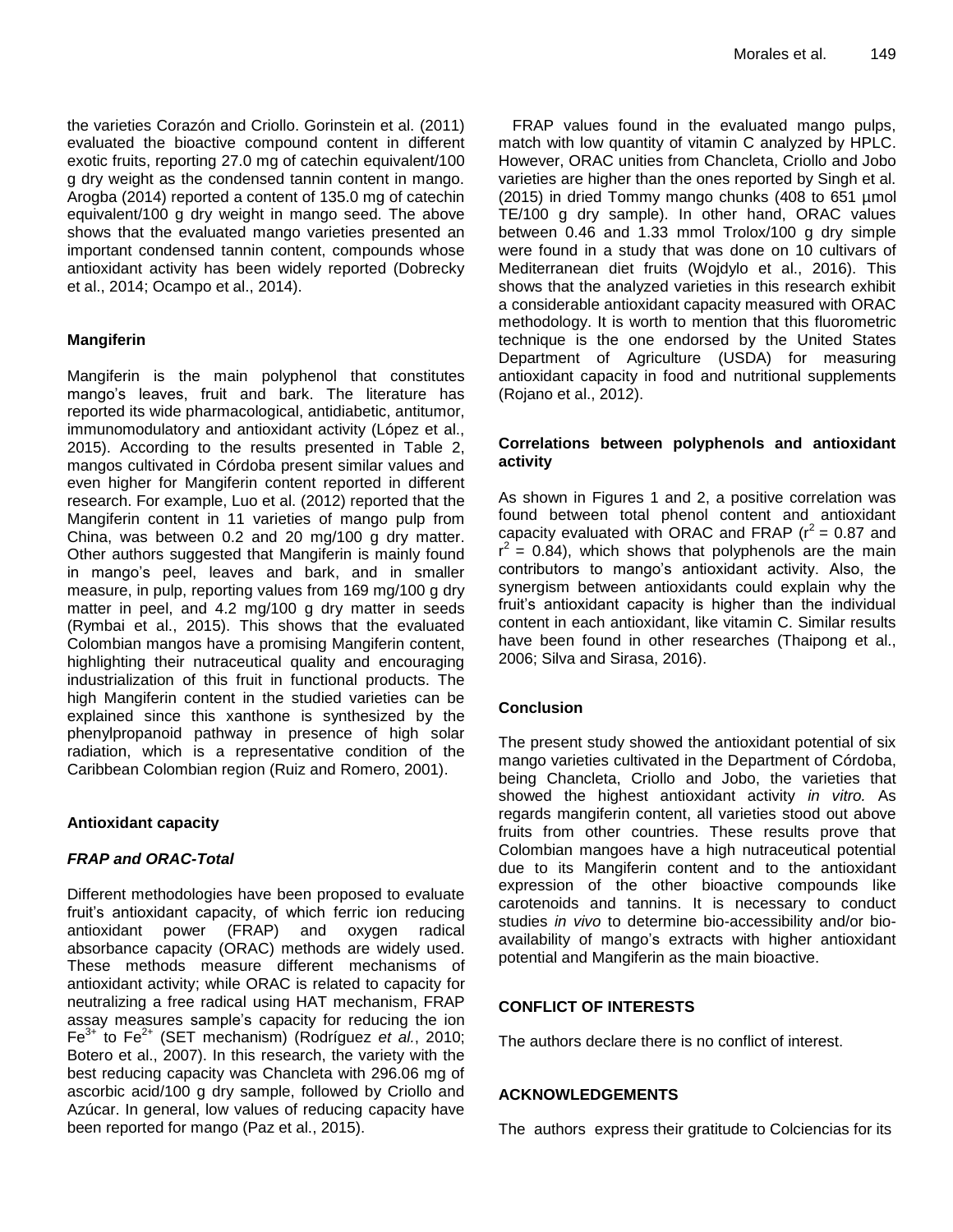

**Figure 1.** Correlation total phenols vs. ORAC-total.



**Figure 2.** Correlation total phenols vs. FRAP.

support through the fellowship-internship Young Researchers and Innovators (Call 761)", the entities in charge of the Platform for Student and Academic Mobility of the Pacific Alliance (VIII Call) -ICETEX, APC (Presidential Agency of International Cooperation of Colombia), Colombian Ministry of Foreign Affairs- and the Food Science Laboratory from the Universidad Nacional de Colombia, headquarters in Medellín.

#### **REFERENCES**

Aguilar-López J, Jaén-Jiménez JC, Vargas-Abarca AS, Jiménez-Bonilla P, Vega-Guzmán I, Herrera-Núñez J, Borbón-Alpízar H, Soto-Fallas RM (2012). Extracción y evaluación de taninos condensados a partir de la corteza de once especies maderables de Costa Rica. Rev. Tecnol. Marcha 25(4):15-22.

- Arogba SS (2014). Phenolics, Antiradical Assay and Cytotoxicity of Processed Mango (Mangifera indica) and Bush Mango (Irvingia gabonensis) Kernels. Niger. Food J. 32(1):62-72.
- Ayour J, Sagar M, Alfeddy MN, Taourirte M, Benichou M (2016). Evolution of pigments and their relationship with skin color based on ripening in fruits of different Moroccan genotypes of apricots (*Prunus armeniaca* L.). Sci. Hortic. 207:168-175.
- Bally ISE (2006). Mangifera indica (mango), ver 3.1 In: Elevitch, C.R. (ed.). Species Profiles for Pacific Island Agroforestry. Permanent Agriculture Resources (PAR), Holualoa, Hawai.
- Benzie IF, Strain JJ (1996). The ferric reducing ability of plasma (FRAP) as a measure of "antioxidant power": the FRAP assay. Anal. Biochem. 239(1):70-76
- Biswas AK, Sahoo J, Chatli MK (2011). A simple UV-Vis spectrophotometric method for determination of β-carotene content in raw carrot, sweet potato and supplemented chicken meat Nuggets. Food Sci. Technol. 44(8):1809-1813.
- Botero ML, Ricaute SC, Monsalve CE, Rojano B (2007). Capacidad reductora de 15 frutas tropicales. Sci. Technica 8(33): 295-296.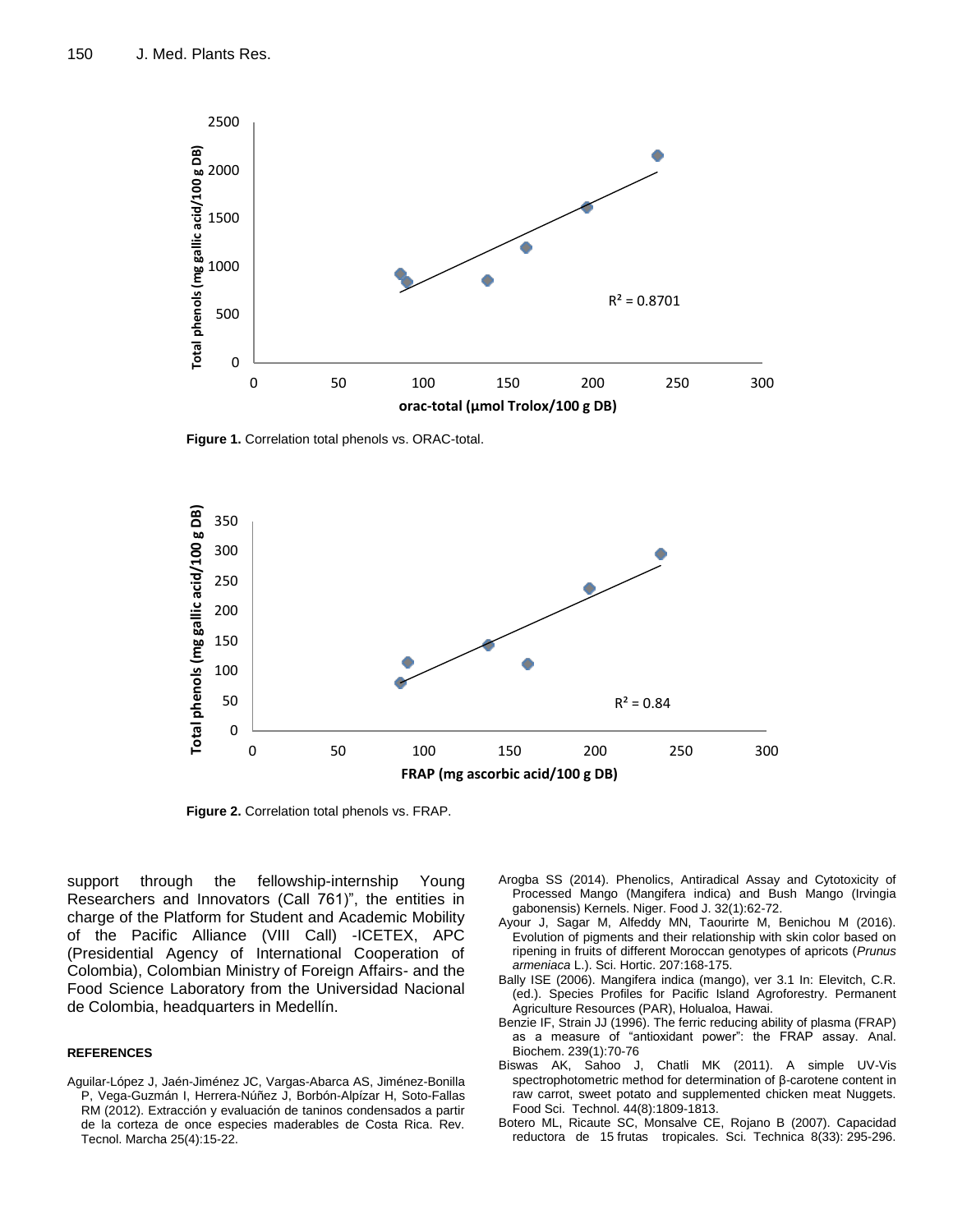- Chong C, Law C, Figiel A, Wojdyło A, Oziembłowski M (2013). Colour, phenolic content and antioxidant capacity of some fruits dehydrated by a combination of different methods. Food Chem. 141:3889-389.
- Contreras-Calderón J, Calderón-Jaimes L, Guerra-Hernández E, García-Villanova B (2011). Antioxidant capacity, phenolic content and vitamin C in pulp, peel and seed from 24 exotic fruits from Colombia. Food Res. Int. 44(7):2047-2053.
- Dobrecky C, Moreno E, Garcés M, Lucangioli S, Ricco R, Evelson P, Wagner M (2014). Contenido de polifenoles en Ligaria cuneifolia y su relación con la capacidad antioxidante. Dominguezia 30(2):35-39.
- Dorta E, Lobo MG, González M (2012). Using drying treatments to stabilise mango peel and seed: Effect on antioxidant activity. LWT-Food Sci. Technol. 45(2):261-268.
- Garza S, Giner J, Martin O, Costa E, Ibarz A (1996). Evolución del color, azúcares y HMF en el tratamiento térmico de zumo de manzana, Food Sci. Technol. Int. 2:101-110.
- Gorinstein S, Poovarodom S, Leontowicz H, Leontowicz M, Namiesnik J, Vearasilp S, Haruenkit R, Ruamsuke P, Katrich E, Tashma Z (2011). Antioxidant properties and bioactive constituents of some rare exotic Thai fruits and comparison with conventional fruits In vitro and in vivo studies. Food Res. Int. 44:2222-2232.
- Hagerman AE, Butler LG (1989). Choosing appropriate methods and standards for assaying tannin. J. Chem. Ecol. 15(6):1795-1810.
- Ibarra-Garza IP, Ramos-Parra P, Hernández-Brenes C, Jacobo-Velázquez D (2015). Effects of postharvest ripening on the nutraceutical and physicochemical properties of mango (Mangifera indica L. cv Keitt). Postharv. Biol. Technol. 103:45-54.
- Kasay MI, Huamán J, Guerrero M (2013). Estudio cualitativo y cuantitativo de taninos de la Oenothera rosea l 'hér. ex aiton. Rev. Per. Quím. Ing. Quím. 16(1):13-19.
- Kelebek H, Selli S, Canbas A, Cabaroglu T (2009). HPLC determination of organic acids, sugars, phenolic compositions and antioxidant capacity of orange juice and orange wine made from a Turkish cv. Kosan. Microchem. J. 91(2):187-92.
- Lobo FA, Nascimento MA, Domingues JR, Falcão DQ, Hernanz D, Heredia F, de Lima Araujo KG (2017). Foam mat drying of Tommy Atkins mango: Effects of air temperature and concentrations of soy lecithin and carboxymethylcellulose on phenolic composition, mangiferin, and antioxidant capacity. Food Chem. 221:258-266.
- López OD, Turiño LW, Nogueira A (2015). Estudio preliminar de obtención de una nanosuspensión de manguiferina. Alimentos, Ciencia Investig. 23(1):56-59.
- Luo F, Qiang L, Zhao Y, Hu G, Huang G, Zhang J, Sun C, Li X, Chen K (2012). Quantification and Purification of Mangiferin from Chinese Mango (*Mangifera indica* L.) Cultivars and Its Protective Effect on Human Umbilical Vein Endothelial Cells under H2O2-induced Stress. Int. J. Mol. Sci. 13(9):11260-11274.
- Masibo M, He Q (2009). Mango Bioactive Compounds and Related Nutraceutical Properties-A Review. Food Rev. Int. 25(4):346-370.
- Matkowski A, Kus P, Goralska E, Wozniak D (2013). Mangiferin a bioactive xanthonoid, not only from mango and not just antioxidant. Mini-Rev. Med. Chem. 13(3):439-455.
- Melendez-Martínez AJ, Vicario IM, Heredia FJ (2007). Pigmentos carotenoides: consideraciones estructurales y fisicoquímicas. Arch. Latinoam. Nutr. 57:2.
- Merzlyak MN, Gitelson AA, Chivkunova OB, Rakitin VY (1999). Nondestructive optical detection of pigment changes during leaf senescence and fruit ripening. Physiol. Plant 106:135-141.
- Michel R, Montaño G, Mora J, Moncada E (2000). Cultivo de mango. Honduras, Tegucigalpa. Escuela Agrícola Panamericana, Zamorano.
- Mora J, Gamboa J, Elizondo R (2002). Guía para el cultivo del mango (Mangifera indica). Ministerio Unificado de Información Institucional SUNII. 80 p., 21 cros.
- Müller L, Fröhlich K, Böhm V (2011). Comparative antioxidant activities of carotenoids measured by ferric reducing antioxidant power (FRAP), ABTS bleaching assay (αTEAC), DPPH assay and peroxyl radical scavenging assay. Food Chem. 129(1):139-148.
- Nambi VE, Thangavel K, Jesudas DM (2015). Scientific classification of ripening period and development of colour grade chart for Indian mangoes (*Mangifera indica* L.) using multivariate cluster analysis. Sci. Horticult. 193:90-98.
- Ocampo DM, Valverde CL, Colmenares AJ, Isaza JH (2014). Fenóis

totais e atividade antioxidante em folhas de duas espécies colombiana do gênero Meriania (melastomataceae). Rev. Colombian Quím. 43(2):41-46.

- Oliveira BG, Costa HB, Ventura JA, Kondratyuk TP, Barroso ME, Correia RM, Pimentel EF, Pinto FE, Endringer DC, Romão W (2016). Chemical profile of mango (Mangifera indica L.) using electrospray ionisation mass spectrometry (ESI-MS). Food Chem. 204:37-45.
- Paz M, Gúllon P, Barroso MF, Carvalho AP, Domingues VF, Gomes AM, Delerue-Matos C (2015). Brazilian fruit pulps as functional foods and additives: evaluation of bioactive compounds, Food Chem. 172:462-8.
- Pierson JT, Monteith GR, Roberts-Thomson SJ, Dietzgen RG, Gidley MJ, Shaw PN (2014). Phytochemical extraction, characterisation and comparative distribution across four mango (Mangifera indica L.) fruit varieties. Food Chem. 149:253-263.
- Piovesan JV, de Lima CA, Santana ER, Spinelli A (2017). Voltammetric determination of condensed tannins with a glassycarbon electrode chemically modified with gold nanoparticlesstabilized in carboxymethylcellulose. Sensors Actuators 240:838-847.
- Prior RL, Wu X, Schaich K (2005). Standardized methods for the determination of antioxidant capacity and phenolics in foods and dietary supplements. J. Agric. Food Chem. 53(10):4290-4302.
- Rodríguez L, Lopez L, García M (2010). Determinación de la composición química y actividad antioxidante en distintos estados de madurez de frutas de consumo habitual en Colombia, Mora (Rubus glaucus B.), Maracuyá (Passiflora edulis S.), Guayaba (Psidium guajava L.) y Papayuela (Carica cundinamarcensis J.). Rev. Assoc. Colombiana Cienc. Tecnol. Alimentos 19(21):35-42.
- Rojano BA, Zapata K, Cortes FB (2012). Capacidad atrapadora de radicales libres de Passiflora mollissima (Kunth) L. H. Bailey (Curuba). Rev. Cubana Plantas Med. 17(4):408-419.
- Romero M, Rojano B, Mella J, Pessoa CD, Lissi E, López C (2010). Antioxidant capacity of pure compounds and complex mixtures evaluated by the ORAC-Pyrogallol red assay in the presence of Triton X-100 micelles. Molecules 15(9):6152-6167.
- Ruiz J, Romero L (2001). Bioactivity of the phenolic compounds in higher plants. Stud. Nat. Prod. Chem. 25:651-681.
- Rungpichayapichet P, Mahayothee B, Khuwijitjaru P, Nagle M, Müller J (2015). Non-destructive determination of β-carotene content in mango by near-infrared spectroscopy compared with colorimetric measurements. J. Food Compost. Anal. 38:32-41.
- Rymbai H, Srivastav M, Sharma RR, Patel CR, Singh AK (2015). Bioactive compounds in mango (Mangifera indica L.) and their roles in human health and plant defence - a review. J. Horticult. Sci. Biotechnol. 88(4):369-379.
- Schieber A, Ullrich W, Carle R (2000). Characterization of polyphenols in mango puree concentrate by HPLC with diode array and mass spectrometric detection. Innov. Food Sci. Emerg. Technol. 1:161-166.
- Seok Tyug T, Mohd Hafizan J, Ismail A (2010). Antioxidant Properties of Fresh, Powder, and Fiber Products of Mango (Mangifera Foetida) Fruit. Int. J. Food Properties 13:(4)682-691.
- Septembre-Malaterre A, Stanislas G, Douraguia E, Gonthier MP (2016). Evaluation of nutritional and antioxidant properties of the tropical fruits banana, litchi, mango, papaya, passion fruit and pineapple cultivated in Réunion French Island. Food Chem. 212:25-233.
- Shah KA, Patel MB, Patel RJ, Parmar PK (2010). Mangifera indica (Mango). Pharmacogn. Rev. 4(7):42-48.
- Shoji K, Tsubaki M, Yamazoe Y, Satou T, Itoh T, Kidera Y, Nishida S (2011). Mangiferin induces apoptosis by suppressing Bcl-xL and XIAP expressions and nuclear entry of NF-κB in HL-60 cells. Arch. Pharmacol. Res. 34(3):469-75.
- Silva KDRR, Sirasa MSF (2016). Antioxidant properties of selected fruit cultivars grown in Sri Lanka. Food Chemistry. *In press*.
- Silva L, Figueiredo E, Ricardo N, Vieira I, Figueiredo R, Brasil I, Gomes C (2014). Quantification of bioactive compounds in pulps and byproducts of tropical fruits from Brazil. Food Chem. 143:398-404.
- Singh D, Siddiq M, Dolan KD (2015). Total phenolics, carotenoids and antioxidant properties of Tommy Atkin mango cubes as affected by drying techniques. LWT - Food Sci. Technol. 30:1-5.
- Singleton VL, Rossi JA (1965). Colorimetry of total phenolics with phosphomolybdic–phosphotungstic acid reagents. Am. J. Enol. Viticult. 16:144-158.